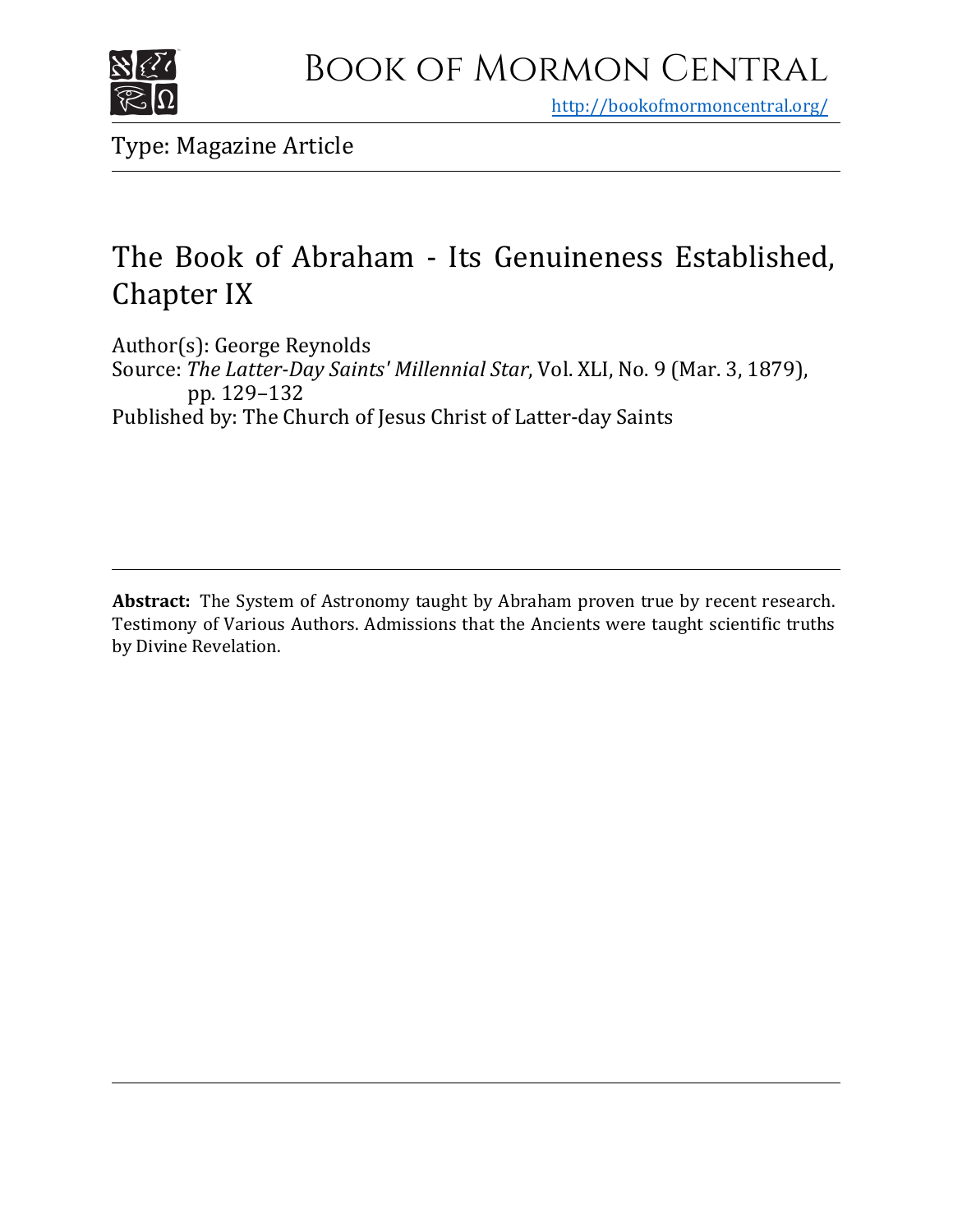# THE LATTER-DAY SAINTS' MILLENNIAL STAR.

"HEAR THE WORD OF THE LORD, O YE NATIONS, AND DECLARE IT IN THE ISLES AFAR OFF, AND SAY, HE THAT SCATTERETH ISRAEL WILL GATHER HIM, AND KEEP HIM, AS A SHEPHERD DOTH HIS FLOCK."-Jeremiah xxxi, 10.

No. 9, Vol. XLI.

Monday, March 3, 1879. Price One Penny.

## THE BOOK OF ABRAHAM-ITS GENUINENESS ESTABLISHED.

BY ELDER GEORGE REYNOLDS. <u> Andrew Communication and the Communication of the Communication of the Communication of the Communication of</u>

## [CONTINUED FROM PAGE 115.]

## CHAP. IX.

Abraham proven true by recent re-<br>search. Testimony of Various Authors. Admissions that the Ancients were taught scientific truths by Divine Revelation.

When Joseph Smith enunciated the sublime truths noticed in our last chapter, with regard to the governing powers amidst the starry hosts, no such thoughts were prevalent amongst the students of astronomy. The Herechels had some inkling of the facts, but their ideas were crude and undeveloped. It was not until the Book of Abraham had been published in America, and, if we mistake not, in England also, that Sir William G.<br>Hamilton, of the Dublin University, advanced the idea that our solar system had a centre round which the sun and all its attendant planets tinually growing more dim. They moved. To-day, the scholars in the have also discovered that "there are most radical school of astronomy will in the heavens several cases of widely-

only admit that our system has a centre, and that the probabilities are The System of Astronomy taught by that that centre has a centre also round which it and all its satellites move. Further than this they cannot go. However, the little they do admit, confirms the mighty truths revealed to Abraham of old and Joseph of to-day. On the other hand, the followers of the more conservative schools will simply acknowledge that our solar system has a proper motion of its own, independent of its relative or apparent motions with regard to other stars. They admit that "relative to the general mass of stars, our sun is moving in the direction of the constellation of Hercules." They have come to this conclusion, because they find that the stars in that part of the heavens are continually growing brighter (thus showing they are coming nearer), whilst those in exactly the opposite direction are as con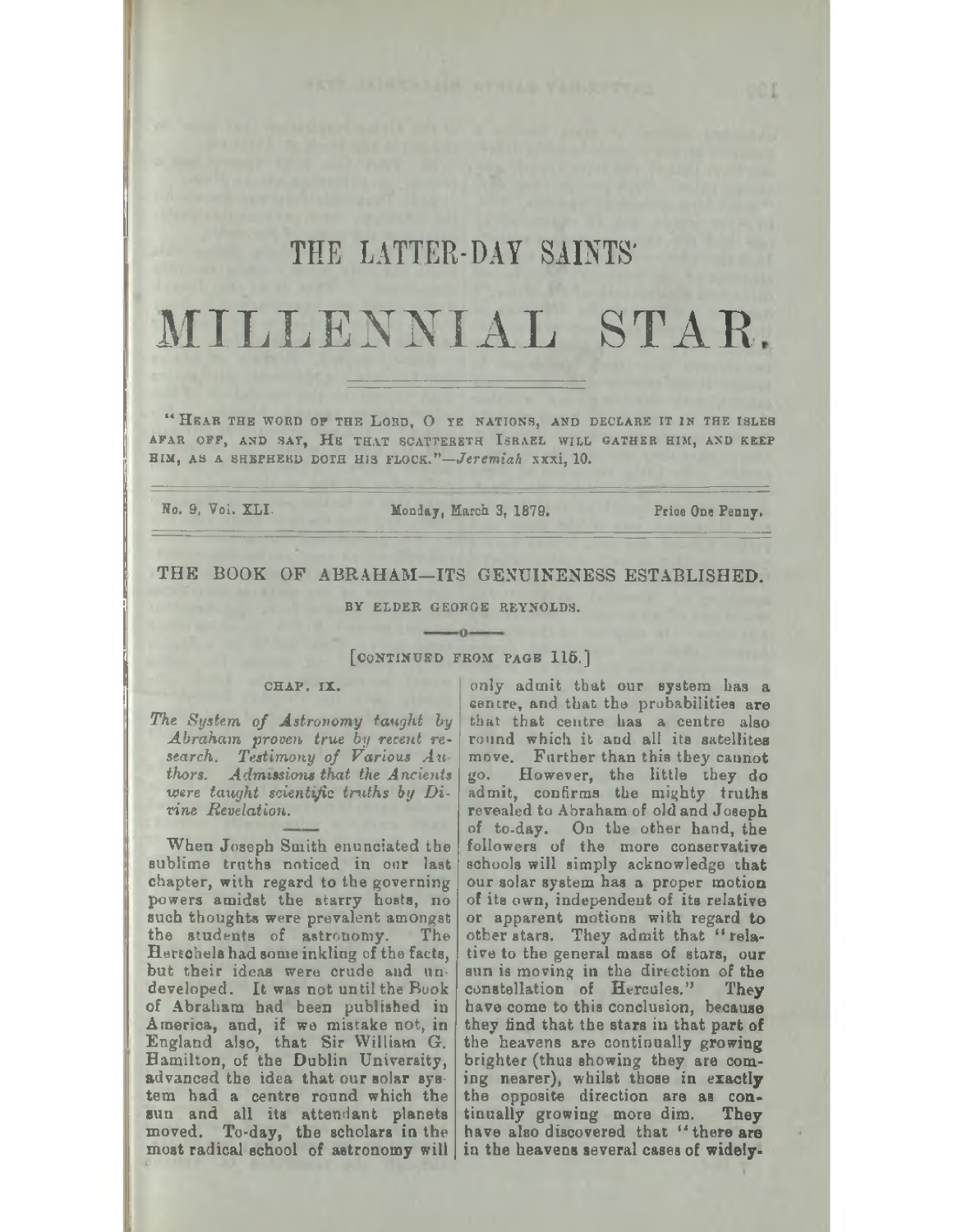extended groups of stars, having a common proper motion entirely differ ent from that of the stars around and among them. Such groups, they say, " must form connected systems,"[\\*](#page-2-0) or, in other words, are all controlled by one and the same governing planet. It is also admitted that "the stars in all parts of the heavens move in all directions with all sorts of velocities;"+ but they claim that the distances of the stars from the earth are so immense, and so short a period of time has elapsed since they first began to notice these movements, that they cannot with certainty say whether they are moving in circles or straight lines, it is only by analogy that they reason that they are moving round a centre. So little are some of these observers willing to admit, that Prof. Newcomb simply allows that "as our sun is merely one of the stars, and rather a small one too, it may have a proper motion as well as other stars." The Smithsonian report for 1871, speaking of Herschel, says: "The world can afford to wait. Astronomy advances. It may be in the distant future, that the mysterious centre around which our sun and his worlds revolve, may be detected, and afford a solution for other mysteries as well as these. The greatest astronomer is equipped for no more than a Sabbath day's journey." Another writer remarks, "Madler attempted to show, from an examination of the proper motions of the stars, that the whole stellar universe was revolving around Alcyone, of the Pleides "(or seven stars)" as a centre—a theory, the grandeur of which led to its wide diffusion in popular writing." Mr. Wm. Petrie, of London, writing with regard to this same star, says : "Alcyone, a primeval name of the star, means the centre, and has quite re cently been discovered to be really the centre round which even our whole solar system, amongst others, revolves."

Short as is this last quotation, it testifies to three things confirmatory

*t* Ibid.

of the divine inspiration that gave to the world the Book of Abraham.

1st. That this solar system has a central, or governing sun or planet.

2od. That this fact was known to the ancients, who gave to this particular star the name of *the centre.*

3rd. That in modern times this truth has only been " quite recently discovered." That is to say, Joseph Smith could not have learned it from living men or modern books, but only through the revelations of God.

Elder Joseph L. Barfoot affords us the following additional particulars with regard io the revolution of the solar system around Alcyone. He states : " The entire march of our sun and its system around its centre is 25,368 years. (The period of the precession of the equinoxes.) I believe this to be the period of the solar orbit, and that there is some relation to this period and the sacred cubit (25 025) which may yet be discovered. The change of 50 *1" per* annum in the appearance of the stars as seen from the earth, results from the orbitual motion around Kolob, or some other large body. This would be a degree in 72 years. Of course the orbit would be immense; the Lord evidently gave the Prophet Joseph an insight into the order of this grand eternal round, which, I think, is really pictured in the Hypociphalus."

And here let us observe that the word planet as given by Joseph Smith to the suna, in common parlance called fixed Btars, is scientifically correct; as a planet is a world that moves or wanders through space, and the common nomenclature of fixed stars is untruthful and scientifically incorrect, as none are absolutely at a standstill or fixed immoveably in one place.

Having thus shown that present research and investigation are proving the astronomical truths first given to this generation by that unlearned but heaven-inspired man, the Prophet Joseph Smith, we have next to show that the Egyptians were familiar with them, and that they learned them through the teachings of Abraham. To have done this some fifteen or twenty years ago would have been next to an impossibility; but to-day, through the researches of various

<span id="page-2-0"></span><sup>\*</sup> Populas Astronomy, 1878, by' Professor S. Newcomb, of ths U. S. Naval Observatory.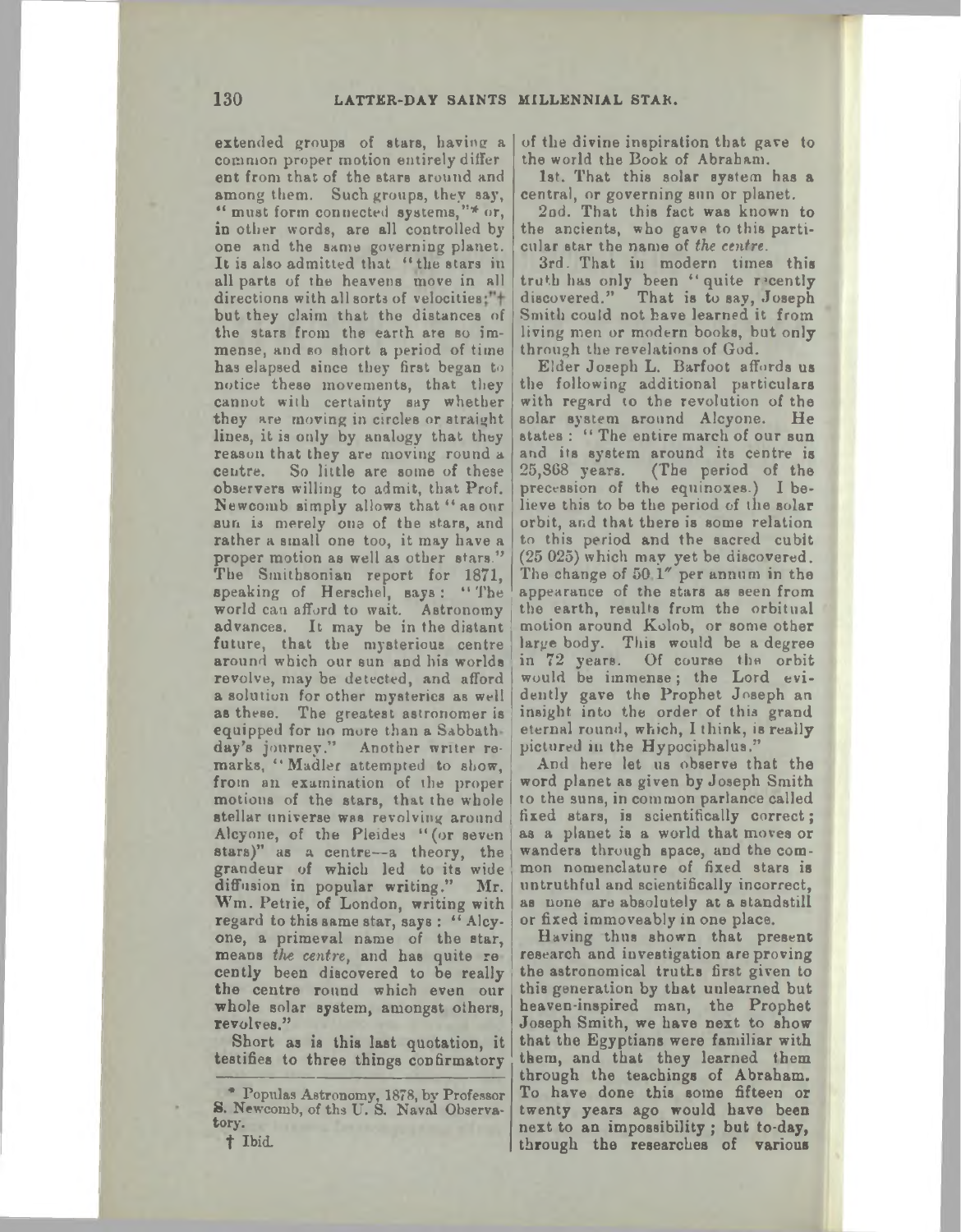talented and earnest men, it can be demonstrated with comparative ease.

But before we attempt to prove that Abraham was actually the instrument used of God to instruct the Egyptians in the mysteries of the starry worlds, we will present a few extracts, from various writers, to manifest that even the scientific world is beginning to admit that the Egyptians obtained their knowledge of astronomy through divine agency or revelation, as it was entirely out of their power in those early post-deluvian days to make such stupendous advances in this science with the instruments and learning then at their disposal, without they received aid from records, etc., of anti-deluvian times.

Rev. Mr. Mackay, referring to some of the astronomical truths known to the ancient inhabitants of the land of the Pharaohs, states that he believes they were *"revealed* to man, ages and generations before science had any existence," and, strange to say, the truths to which thia gentleman refers have a direct relation to those contained in the Book of Abraham. Mr. Wm. Osborn, in asketch of the history of ancient Egypt, remarks : " According to Moses, moreover, the age that produced by far the most remarkable of those monuments (the pyramids,) was one in which the Almighty had frequent and familiar intercourse with man, as in the case of the Patriarchs Abraham, Melchizedeck and Job, while the monument itself evinces innumerable evidences of a knowledge and wisdom to which unaided humanity has *no where ever attained.' \**

Rev. Mr. Goodsir, from the demonstration of facts akin to the foregoing, remarks : "The conclusion that some men in primeval times were taught by God, for important religious and moral purposes, scientific truths which modern men of science are only now -discovering, is maintained on the strength of two lines of evidence first, the freedom of Scripture rightly interpreted from scientific error, and from the religious and moral errors witnessed among the pagans as the result of ignorance and errors in science; and second, the possession by primeval man of such scientific knowledge *at we are only now reaching,*

as demonstrated by the great Pyramid. Certain things render it extremely probable that this knowledge was imparted to the Ethnics [the Gentiles] (who employed it in constructing the great Pyramid) by *tervants of God whom He had taught;* and though ultimately corrupted and obscured by the pagans, still it is highly probable that evincing its truth even from the midst of enveloping error, this scientific knowledge continued to stimulate the Egyptian, and afterwards the Greek mind to scientific enquiry.

 $* * *$  For as there is the clearest evidence that a revelation of religious truth existed in primeval times, and continued to benefit men, even when it became more or less corrupted, so is there as clear evidence that men were primevally instructed in the most important cosmologic and scientific truths. \* \* \* Ths extreme probability is that a true scientific conception of the Kosmos in general would be at first conveyed to man directly by God, to guard his intelligent and highly-favored children from nature-worship."

That God did use Abraham, as stated in bis book, to convey astronomical knowledge to the Egyptians is, we think, fully demonstrated by the following :

Josephus (Book 1. chap. viii) states that Abraham "communicated to them [the Egyptians] arithmetic, and delivered to them the science of astronomy, for before Abraham came into Egypt they were unacquainted with those parts of learning, for that science came by the Chaldeans into Egypt, and from them to the Greeks also."

This is very strong, corroborative testimony, but modern research actually claims to have discovered the year in which Abraham did this. A British text book, entitled Facta and Dates, published in 1870, by the wellknown firm of Wm. Blackwood and Sons, of Edinburgh, (we are particular in giving details, to show that it proceeds from a reliable and highly respectable firm,) in its history of

Ancient Egypt, gives the following : "B. C. 1980. Abraham teaches the King of Egypt the true chronology, after which the inscriptions